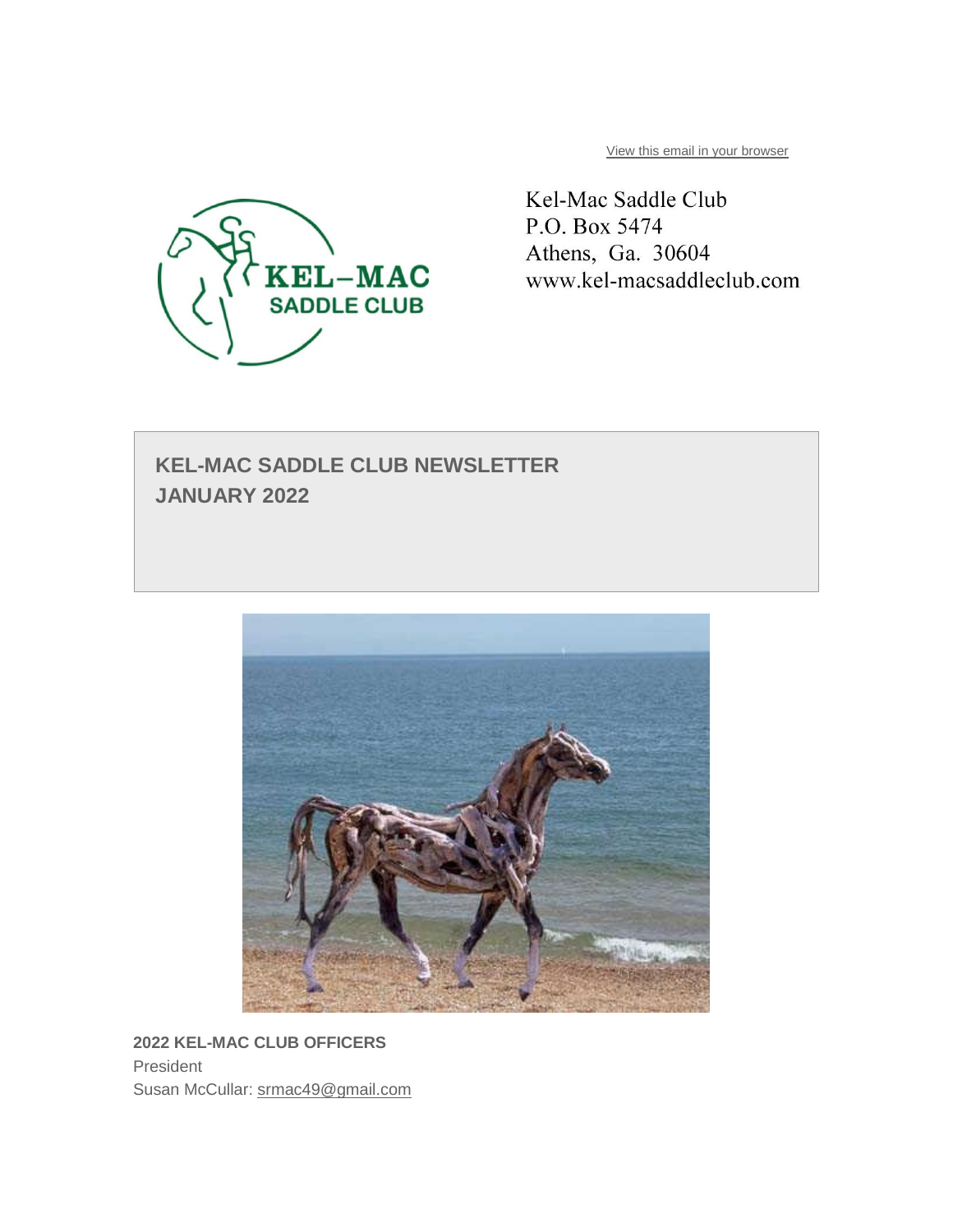Vice President Lisa Williamson: lisa1@uga.edu **Secretary** Valerie Puryear: [vpuryear@gmail.com](mailto:vpuryear@gmail.com) **Treasurer** Rosemary Vogel: vogel.rosemary@yahoo.com Show Chairperson Susie Cottongim: [scottongim@intergate.com](mailto:scottongim@intergate.com) Trail Boss Sharon Wood: [bullet2525@aol.com](mailto:bullet2525@aol.com)

# **President's Report, by Susan McCullar**

Welcome to Kel-Mac 2022, a year to get REVITALIZED! We have done great things in our past. Now it's time to set new goals, find new ways to do what we do, rev up our energy, and get busy making great things happen. No more "but we've always done it this way". New ideas + new technology + renewed energy = fabulous results! Get involved by coming to meetings. Lisa has ideas for programs, and she welcomes suggestions for speakers and farm visits. Go on trail rides; they are great fun, and offer wonderful camaraderie. Come help with our shows! Do you have an idea or suggestion? Share it with me! Let's work together.

# **Vice President's Message, by Lisa Williamson**

Our January Kel-Mac Meeting will be held at the Oconee County Library in Watkinsville (1080 Experiment Station Road, Watkinsville, GA 30677) on January 18, 2022. Robyn Stewart from UGA Extension will present, "navigating feeding decisions in pleasure horses". The Program will start at 7pm, but many folks show up with at 6:30pm with their dinner in hand for food and conversation.

I welcome your suggestions for future speakers and farm visits. I want to deliver programs that are of interest to Club Members. We are exploring the idea of finding additional venues for our meetings, preferably in the Athens, Watkinsville, and Madison area. Does anyone have suggestions for a place where we can meet for free in a climate-controlled room at a home, business, or farm?

# **Trail Boss' Message, by Sharon Wood**

# Hi Trail Riders,

This is a reminder that we have our Trail Riders Meeting at 2:00pm at my house on Sunday,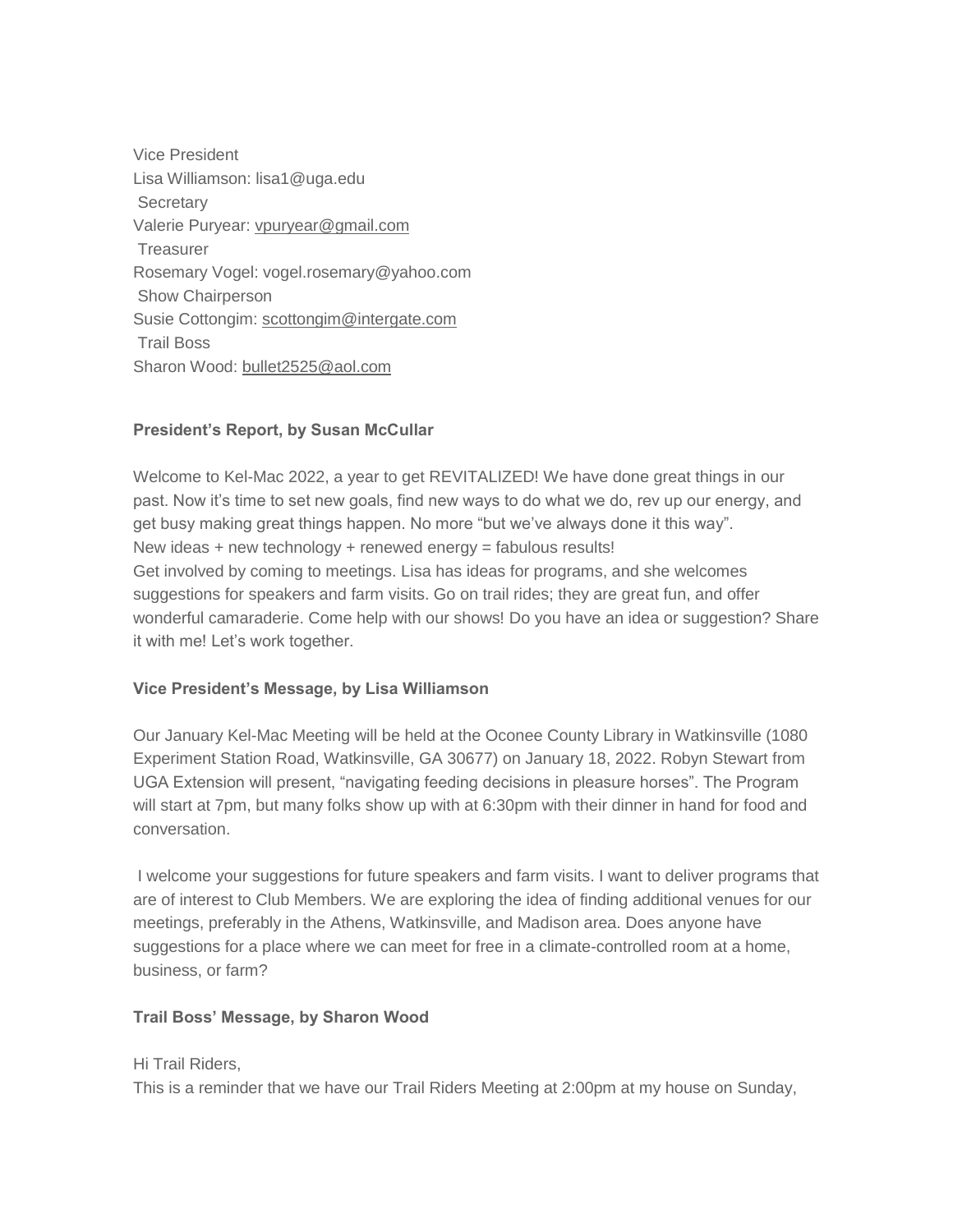Jan 2nd. I will have BBQ, buns and soft drinks. Bring a side. Let me know if you are planning to attend. This is the meeting that we schedule 2022 Camping trips and day rides. We need your input. Let me know if you don't know how to get to my house. Address: 353 Old Good Hope Road Good Hope, GA 30641 Thanks! Sharon Wood

# **Show Chair Message, by Susan Cottongim**

Just a note to say Happy New Year, and to wish us all better days ahead in 2022. If anyone has any suggestions for the shows, let me know. There won't be any changes in the classes since the turnout was poor. Sponsorships are already coming in. I can't stress enough how important they are.

Take care and Happy Trails, Susie

# **Secretary's Message, by Valerie Puryear**

Since we did not have a meeting in December, there are no minutes.

On January 14, 15, and 16, a big 4-H show being held at the Morgan County Ag Center. Kel-Mac will have a presence at the show as a sponsor. We plan to have a Kel-Mac table to hand out information on the club, our activities, and our shows. Most of you are aware that our shows were very small in 2021. We can blame covid, but we also must realize that we need to recruit more riders for our shows. The 4-H show is a perfect opportunity! There will be a drawing held for one rider to win 5 free classes at the Kel-Mac show of their choice. We still need volunteers to help man the table for the weekend, especially on Sunday. Since the January Meeting is after the show, I can't do a sign up sheet. If you are able to give the club 2 hours of your time, from 2-4 on Saturday, or anytime on Sunday, please let me know. I have volunteers for Saturday from 9-2. Volunteers are still needed from 2-4pm on Saturday. Sunday is the most pressing need. Please contact me if you can volunteer! vpuryear@gmail.com (706) 202-2957

# **Heritage Park Update, by Jeanne Barsanti**

Eleagnus removal continued, with 2 work days in December. Despite rain being forecast for both days, the rain held off until the afternoon, allowing the work days to proceed. Areas being targeted are the ridgeline between the small stream and the universal trail. It is amazing to see how much of the plant has been removed in this area, much of it by Gary and Lisa Burton (pictured below), and Cindy Pritchard. These people are Eleagnus killing machines!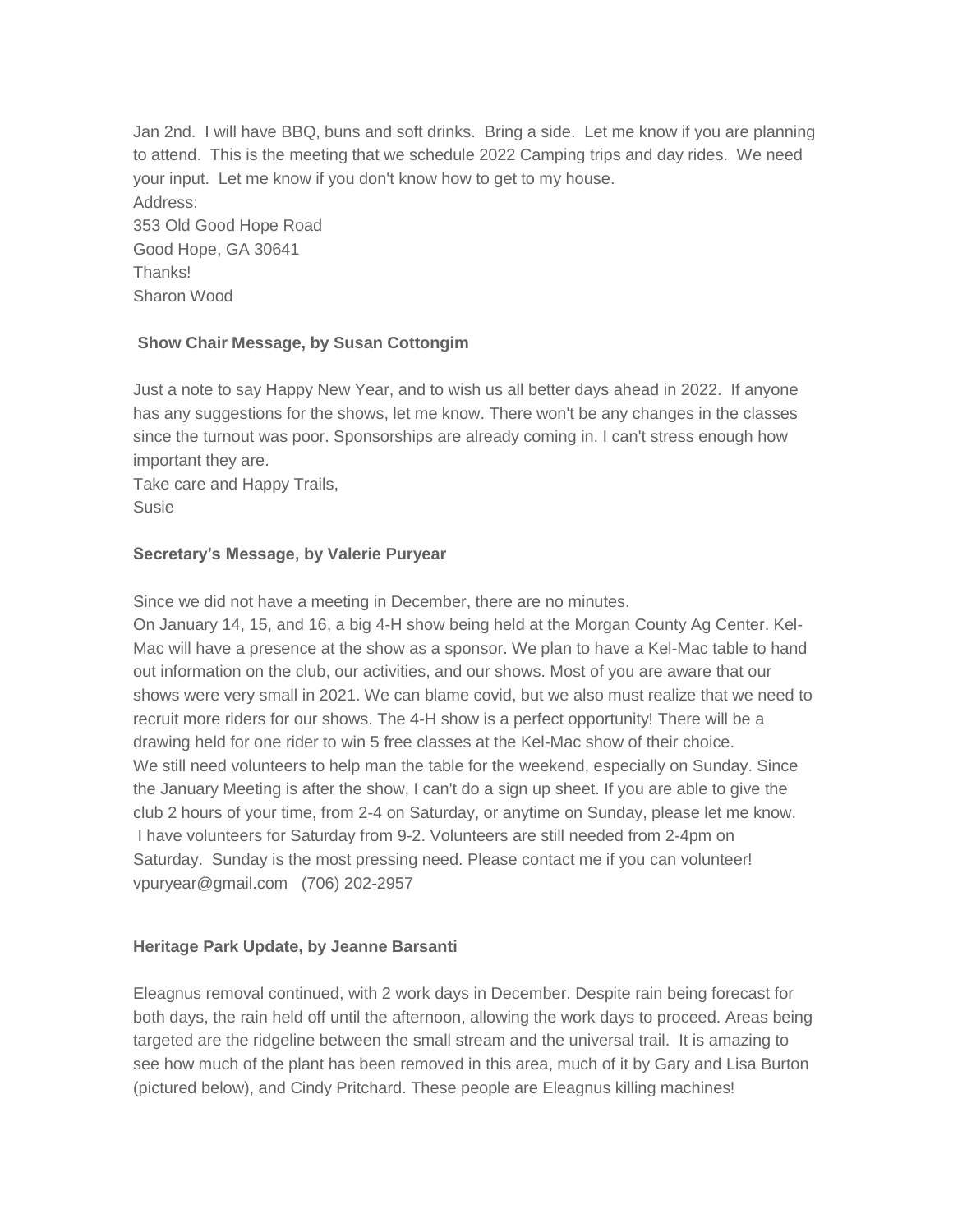We also worked along the horse trail on the back loop and on the approach to the barking dog bridge. Dayle and Wendell Faulkner have done much of the work in this area. There is still much to do. The next dates are Tuesday Jan 4<sup>th</sup>, and Monday, Jan 17 (MLK day of service). Hope you can join us for cookies, company, and giving back to our horse trails. Dayle and Wendell Faulkner placed a tie post near the water faucet at the parking lot (images below). The park supplied the post, and Dayle and Wendell donated the remaining supplies, as well as their time. This post will make it easier to wash horses, once warmer weather returns. Hope you all are enjoying your Heritage rides. We are fortunate to have this park.

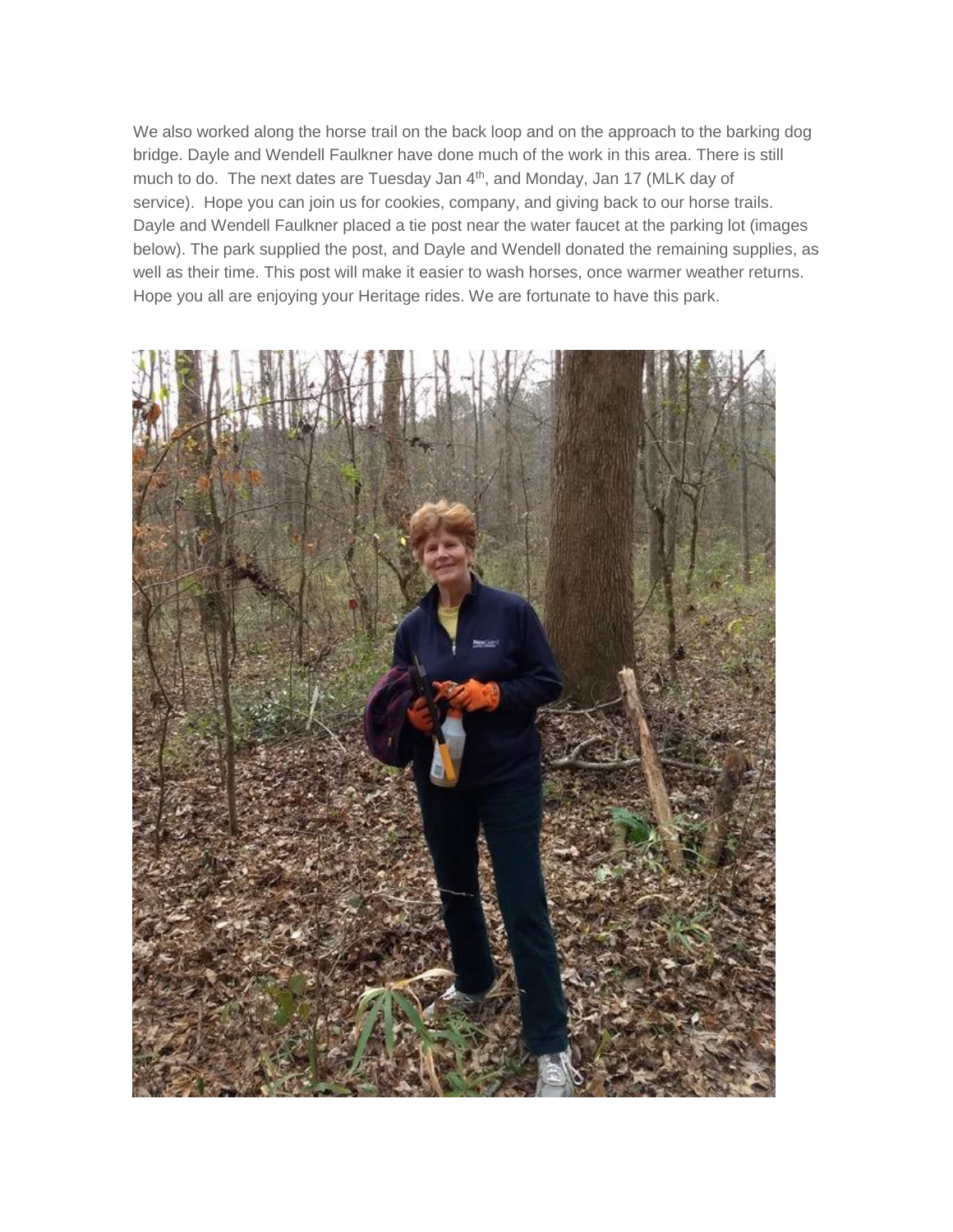



Kel-Mac had some good shows this year and the winners listed had some great rides, earning their year-end awards. CONGRATULATIONS to all the riders and their horses. Plans are already underway for our 2022 show year. Hope to see you at the shows. APRIL 9TH, MAY 14<sup>TH</sup>, September 17<sup>TH</sup> and October 8<sup>th</sup>. Have a very HAPPY NEW YEAR!! Barbara Cumming

# **KEL-MAC SADDLE CLUB YEAR END WINNERS---2021**

**N/A: not awarded this year**

**WARM-UP HUNTER O/F 2' Champion: N/A Reserve: N/A**

**YOUTH HUNTER O/F 2' Champion: Molly Head on Bella Donna Reserve: N/A**

**OPEN HUNTER O/F 2' Champion: N/A Reserve: N/A EQUITATION O/F 2' Champion: N/A Reserve: N/A**

**BEGINNER CROSSRAILS O/F 18" Champion: N/A Reserve: N/A OPEN CROSSRAILS O/F 18" Champion: N/A Reserve: N/A**

**HUNTER HACK (2 Fences 2') Champion: Kelly Hart on Kiss The Other Cheek Reserve: Carmen Ross Seckinger on Sage Advice**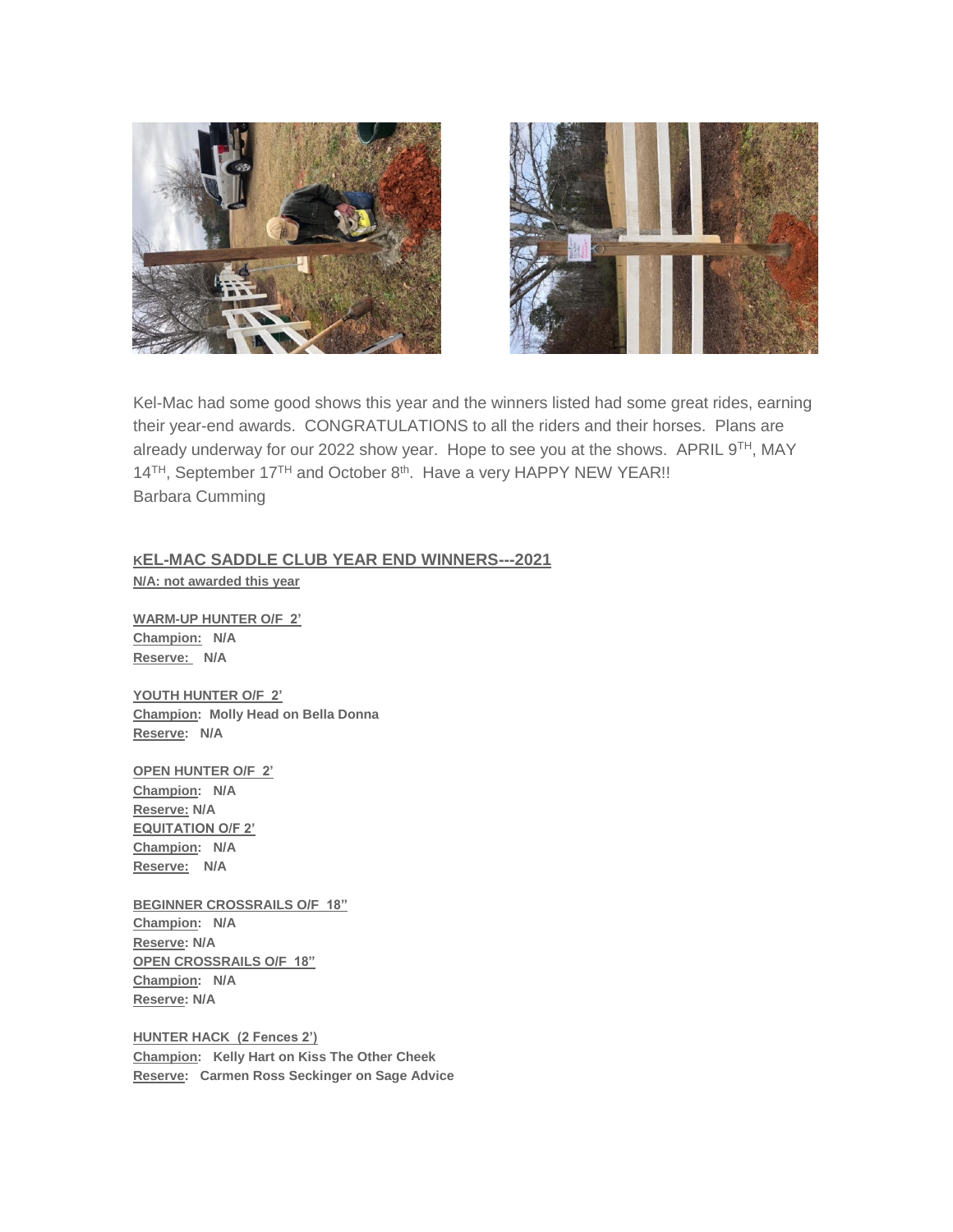**DRESSAGE I (Intro) Champion: Carmen Ross Seckinger on Sage Advice Reserve: Molly Head on Bella Donna**

**DRESSAGE II (Training) Champion: Carmen Ross Seckinger on Sage Advice Reserve: N/A**

**BEGINNER JR. W-T HUNTER UNDER SADDLE Champion: N/A Reserve: N/A BEGINNER JR. W-T EQUITATION Champion: N/A Reserve: N/A**

## **BEGINNER SR./ADULT W-T HUNTER UNDER SADDLE Champion: N/A Reserve: N/A BEGINNER SR./ADULT W-T EQUITATION Champion: N/A Reserve: N/A BEGINNER HUNTER W-T-CANTER 1 @ TIME Champion: N/A Reserve: N/A**

**OPEN W-T HUNTER UNDER SADDLE Champion: Ella Durden on Franky Two Spots Reserve: Carmen Ross Seckinger on Sage Advice**

**JR. HUNTER UNDER SADDLE Champion: N/A Reserve: N/A**

**SR./ADULT HUNTER UNDER SADDLE Champion: Ella Durden on Franky Two Spots Reserve: Molly Head on Bella Donna**

**OPEN W-T HUNTSEAT EQUITATION Champion: Ella Durden on Franky Two Spots Reserve: N/A**

**JR. HUNTSEAT EQUITATION Champion: N/A Reserve: N/A**

**SR./ADULT HUNTSEAT EQUITATION Champion: Ella Durden on Franky Two Spots Reserve: Molly Head on Bella Donna**

**OPEN HUNTER UNDER SADDLE Champion: Ella Durden on Franky Two Spots**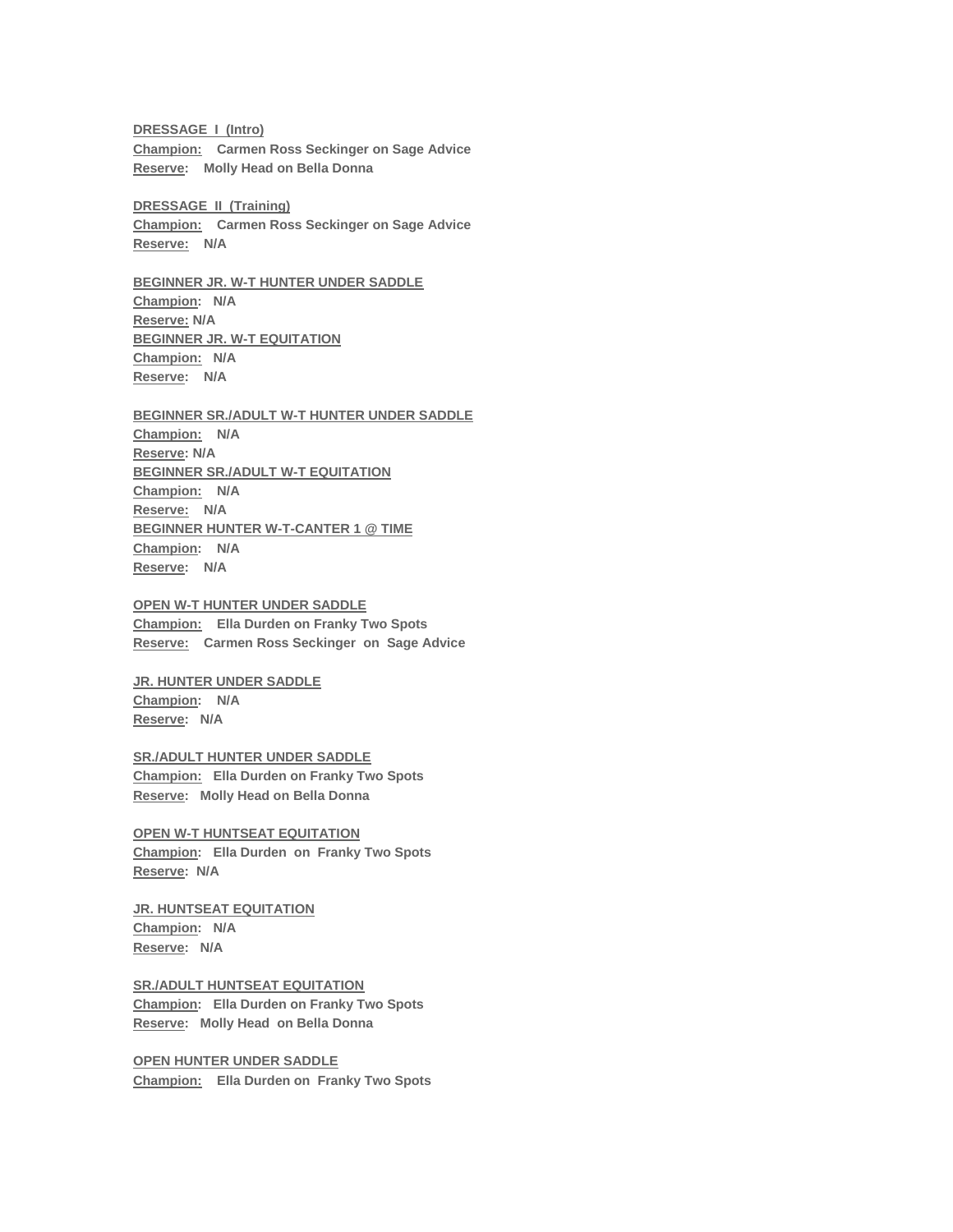**Reserve: Carmen Ross Seckinger on Sage Advice**

**SR./ADULT OPEN PLEASURE Champion: Renay Strickland on Franky Two Spots Reserve: Nina Kloss on Maria**

**JACK BENNY (Riders 29 years & over) Champion: Renay Strickland on Franky Two Spots Reserve: Nina Kloss on Maria**

**GAITED PLEASURE Champion: Nina Kloss on Maria Reserve: Kay Moyers on Miss Perfect Pusher**

**SMALL FRY Champion: N/A Reserve: N/A**

**SMALL FRY W-T 1 @ TIME Champion: N/A Reserve: N/A**

**SMALL FRY EQUITATION/HORSEMANSHIP Champion: N/A Reserve: N/A**

#### **GAITED EQUITATION/HORSEMANSHIP**

**Champion: Nina Kloss on Maria Reserve: Kay Moyers on Miss Perfect Pusher**

**MINITURE HORSE HALTER Champion: Biz Grace Reed with Two Cute Reserve: N/A**

**OPEN HALTER (ENGLISH/WESTERN) Champion: Beth Williams with Smokin' Silent Sunday Reserve: Biz Grace Reed with Two Cute**

**OPEN COLOR HALTER Champion: Lisa Williamson with Bonnie Reserve: Kay Moyers with Miss Perfect Pusher**

**JR. SHOWMANSHIP Champion: N/A Reserve: N/A**

**SR./ADULT SHOWMANSHIP Champion: Beth Williams with Smokin' Silent Sunday Reserve: Palmer Mathews with Sally**

**BEGINNER JR. W-T WESTERN PLEASURE**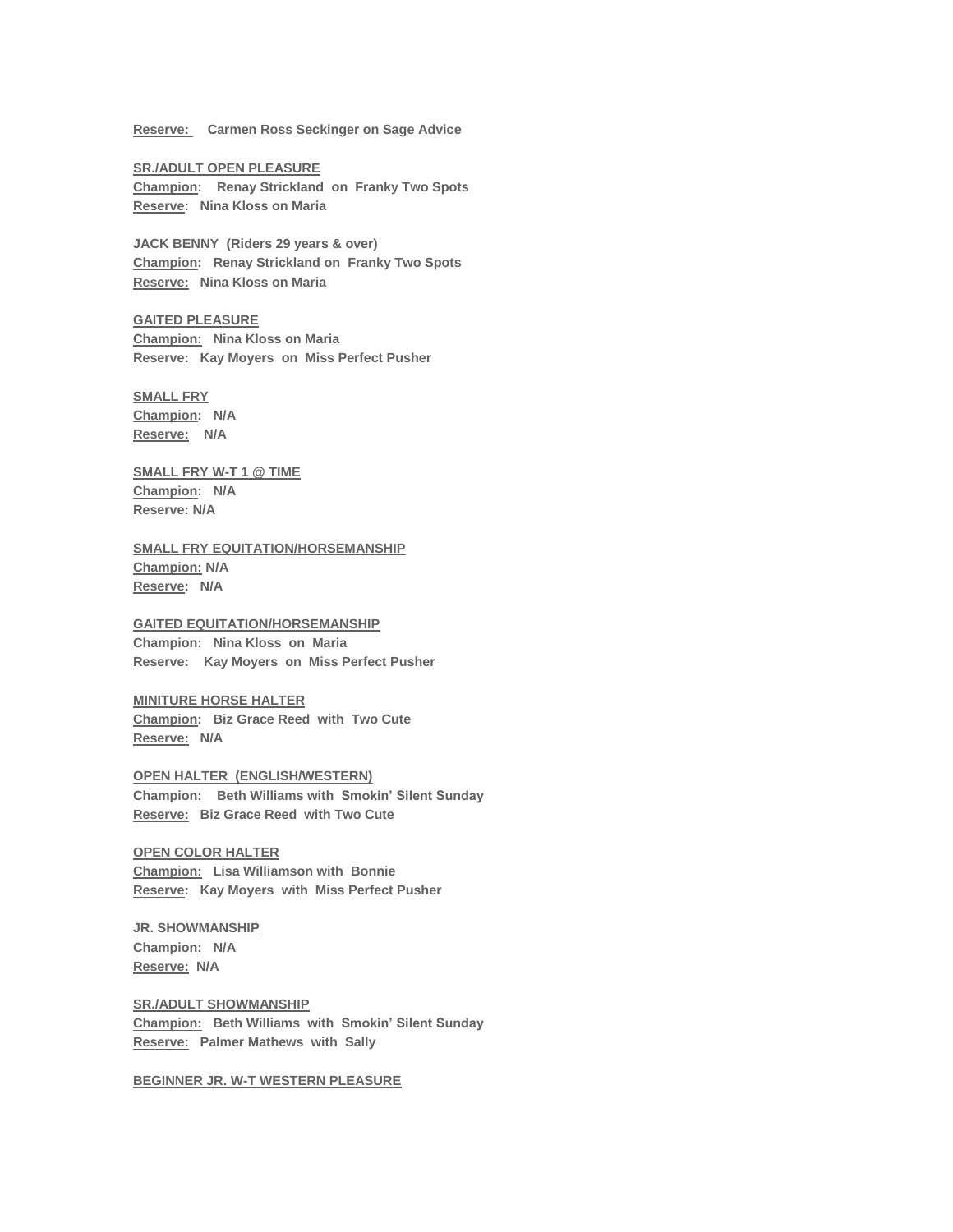**Champion: Leah McLendon on Freckles Champion: Leah McLendon on Hobby's Slidin' Star**

#### **BEGINNER JR. W-T HORSEMANSHIP**

**Champion: Leah McLendon on Hobby's Slidin' Star Reserve: Leah McLendon on Freckles**

**BEGINNER SR./ADULT W-T WESTERN PLEASURE Champion: Palmer Mathews on Sally**

**Reserve: N/A**

### **BEGINNER SR./ADULT W-T HORSEMANSHIP Champion: Palmer Mathews on Sally Reserve: N/A**

**BEGINNER WESTERN W-T-CANTER 1 @ TIME Champion: Leah McLendon on Freckles Champion: Leah McLendon on Hobby's Slidin' Star**

## **NOVICE TRAIL**

**Champion: N/A Reserve: N/A**

## **OPEN TRAIL**

**Champion: Lisa Williamson on Bonnie Reserve: Lendon Reeder on Freckles Reserve: Jeanne Barsanti on Tempo**

#### **IN-HAND TRAIL**

**Champion: Lisa Williamson with Bonnie Reserve: Jeanne Barsanti with Tempo**

#### **COMMUNICATION TRAIL**

**Champion: Renay Strickland with Franky Two Spots Reserve: Lisa Williamson with Bonnie**

## **OPEN W-T WESTERN PLEASURE**

**Champion: Lendon Reeder on Hobby's Slidin' Star Reserve: Ella Durden on Franky Two Spots**

#### **OPEN RANCH HORSE PLEASURE**

**Champion: Lendon Reeder on Hobby's Slidin' Star Reserve: Natalie Ross on Tobanos Dude**

**JR. WESTERN PLEASURE Champion: N/A Reserve: N/A**

#### **SR./ADULT WESTERN PLEASURE**

**Champion: Natalie Ross on Tobanos Dude Reserve: Lendon Reeder on Hobby's Slidin' Star**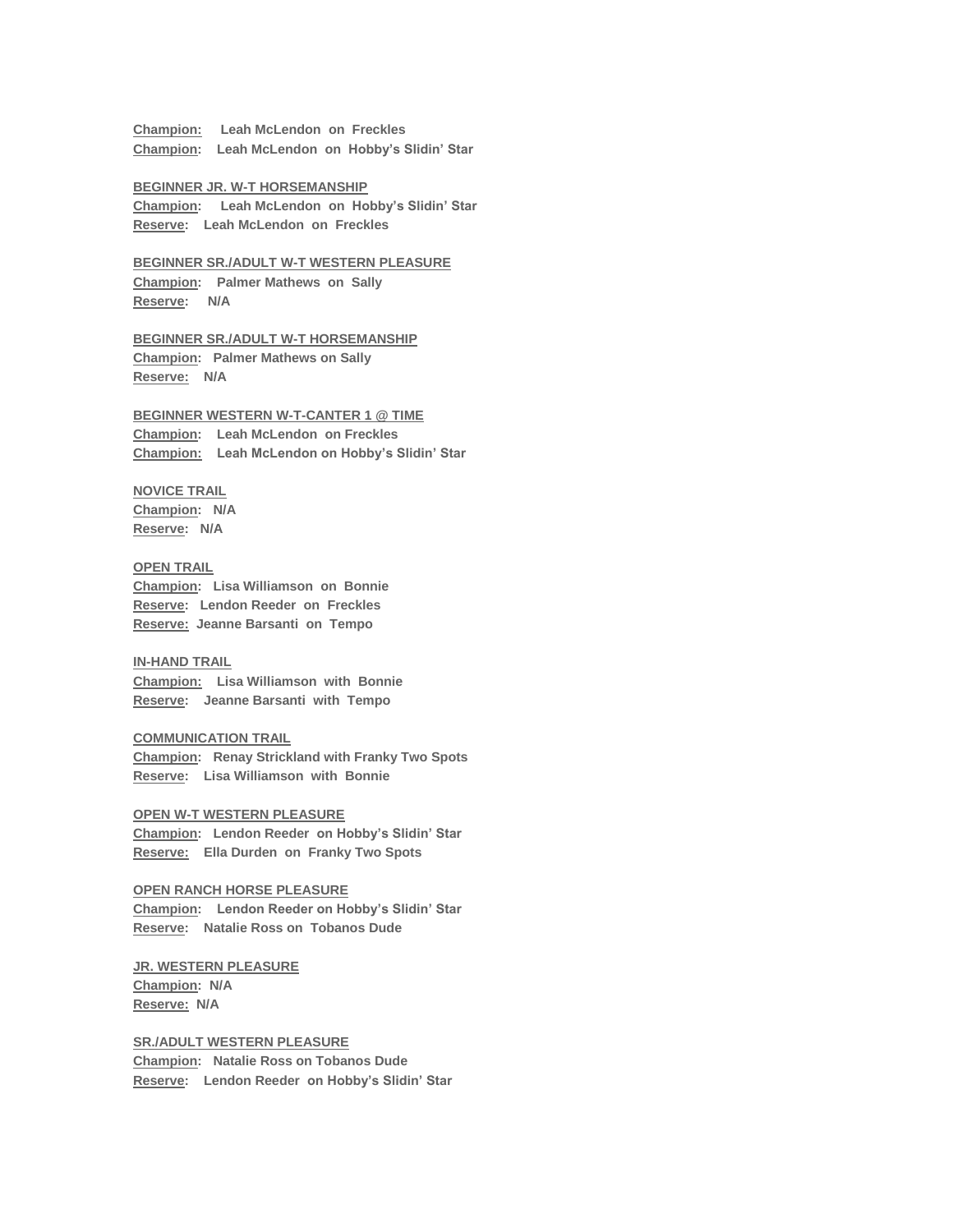#### **OPEN W-T HORSEMANSHIP**

**Champion: Lendon Reeder on Hobby's Slidin' Star Reserve: Leah McClendon on Freckles**

**JR. WESTERN HORSEMANSHIP Champion: N/A Reserve: N/A**

**SR./ADULT WESTERN HORSEMANSHIP Champion: Natalie Ross on Tobanos Dude Reserve: Lendon Reeder on Hobby's Slidin' Star**

**OPEN WESTERN PLEASURE Champion: Lendon Reeder on Hobby's Slidin' Star Reserve: Ella Durden on Franky Two Spots**

## **2022 KEL-MAC SPONSORS**

## **2022 CHAMPIONSHIP SPONSORS**

Moonshadow Farm- Marian & Del Finco: in memory of Edgar M. Hope, and in honor of the world's greatest horse, "Oh, Baby"

Lori Williams, friend of Kel-Mac

Social Circle Ace Installed Sales, Leslie and Lendon Reeder: your everything store: hardware lumber, and installation services including windows, garage doors, and much more.

Promises Kept Stables, Martha Thurmond: Promises Kept Stables is located about ¼ mile from the Morgan Co Ag Center off the Atlanta Hwy. We offer full and pasture boarding and a combination of both. Stalls are 12x12 with automatic waterers, and outdoor runs. There are miles of trails located on the farm. 706 3421989

# **REGULAR CLASS SPONSORS**

4 Bridges Farm, Valerie Puryear: Member and supporter of Kel-Mac.

CCCC Farm, Jim & Barbara Cumming

Durden Family